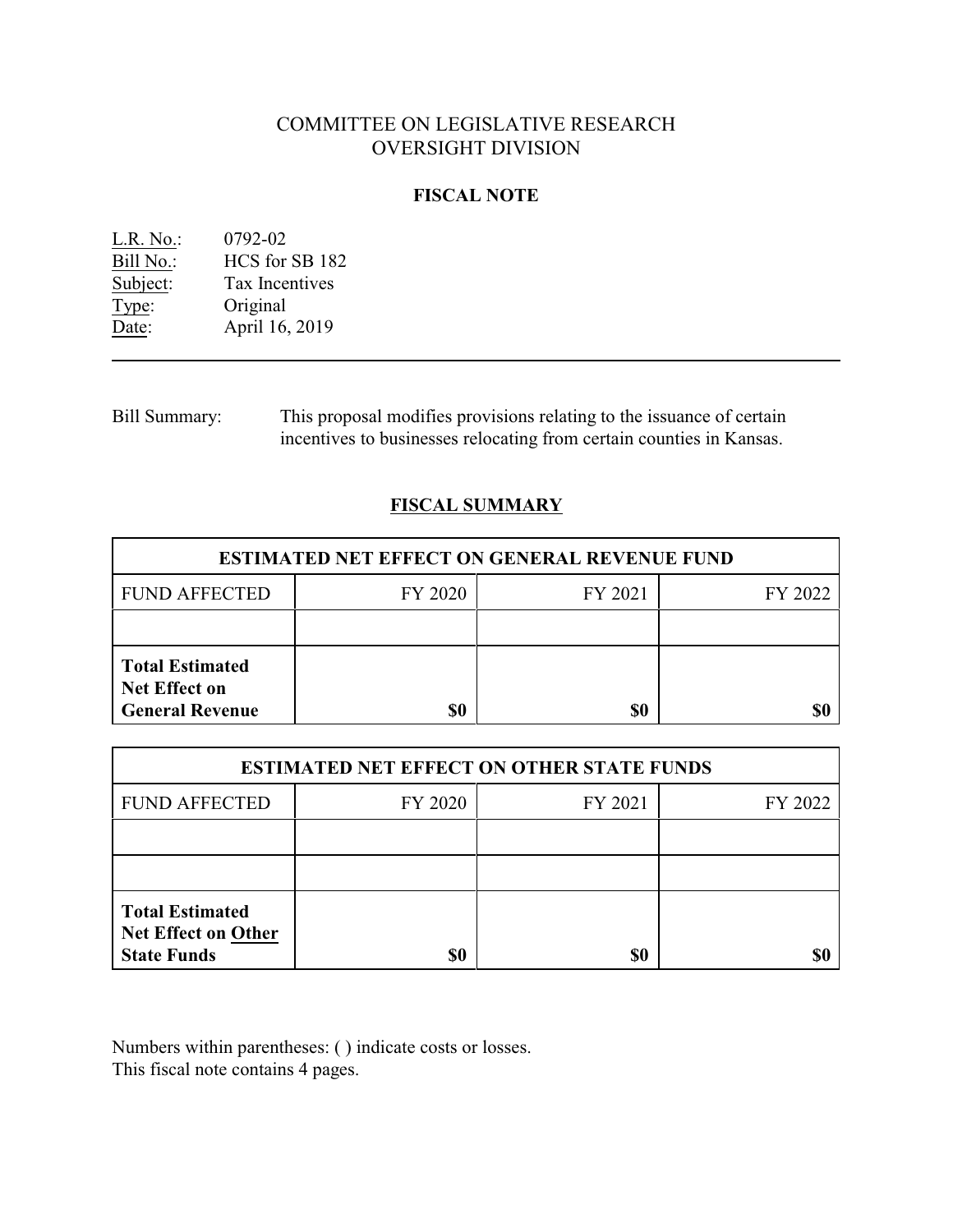L.R. No. 0792-02 Bill No. HCS for SB 182 Page 2 of 4 April 16, 2019

| <b>ESTIMATED NET EFFECT ON FEDERAL FUNDS</b>                               |         |         |         |  |
|----------------------------------------------------------------------------|---------|---------|---------|--|
| <b>FUND AFFECTED</b>                                                       | FY 2020 | FY 2021 | FY 2022 |  |
|                                                                            |         |         |         |  |
|                                                                            |         |         |         |  |
| <b>Total Estimated</b><br><b>Net Effect on All</b><br><b>Federal Funds</b> | \$0     | \$0     |         |  |

| <b>ESTIMATED NET EFFECT ON FULL TIME EQUIVALENT (FTE)</b>    |         |         |         |  |
|--------------------------------------------------------------|---------|---------|---------|--|
| <b>FUND AFFECTED</b>                                         | FY 2020 | FY 2021 | FY 2022 |  |
|                                                              |         |         |         |  |
|                                                              |         |         |         |  |
| <b>Total Estimated</b><br><b>Net Effect on</b><br><b>FTE</b> |         |         |         |  |

 $\Box$  Estimated Net Effect (expenditures or reduced revenues) expected to exceed \$100,000 in any of the three fiscal years after implementation of the act.

| <b>ESTIMATED NET EFFECT ON LOCAL FUNDS</b> |                               |  |  |  |  |  |
|--------------------------------------------|-------------------------------|--|--|--|--|--|
| FUND AFFECTED                              | FY 2020<br>FY 2021<br>FY 2022 |  |  |  |  |  |
| \$0<br>\$0<br>Local Government             |                               |  |  |  |  |  |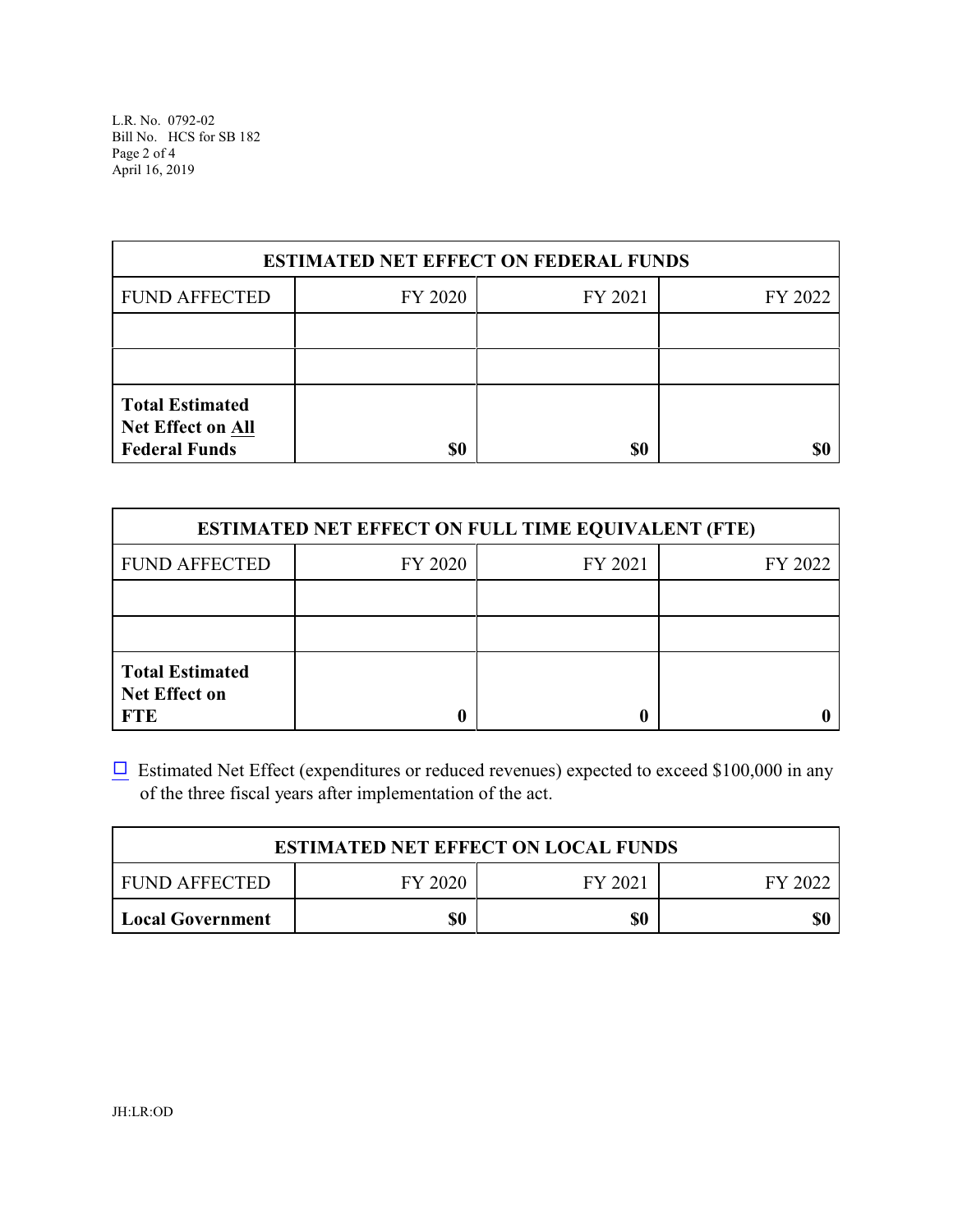L.R. No. 0792-02 Bill No. HCS for SB 182 Page 3 of 4 April 16, 2019

#### **FISCAL ANALYSIS**

#### ASSUMPTION

Officials at the **Office of Administration Division of Budget and Planning** (**B&P**) assume this proposal extends the prohibition against the Department of Economic Development (DED) from issuing tax credits for the BUILD Program, New and Expanding Business Facility Program, the Urban Enterprise Loan Program, and the MO Works Program to businesses relocating from a Kansas border county to a Missouri border county, if the State of Kansas enacts similar prohibitions. If Kansas does not enact similar prohibitions, then DED will continue to issue tax credits to qualifying businesses in bordering counties. To the extent Missouri does or does not issue tax credits for these programs, General and Total State Revenues could be impacted.

In response to the previous version, officials at the **Department of Economic Development (DED)** and its Divisions anticipated no fiscal impact as a result of the proposal.

**DED** stated to their knowledge Kansas has not adopted such a policy.

Officials at the **Department of Revenue** assume there is no fiscal impact from this proposal.

**Oversight** notes this proposal extends the prohibition on issuing tax credits to businesses that cross the Kansas/Missouri border, if the state of Kansas has enacted similar legislation. Oversight will show no fiscal impact to this proposal based on the B&P and DED responses.

**Oversight** contacted the Kansas Department of Commerce that confirmed they have not enacted any legislation to prohibit the provision of economic incentives to move jobs from Missouri to Kansas border counties and they are definitely providing economic incentives for jobs that may move across the border including through the PEAK Program (Promoting Employment Across Kansas).

| <b>FISCAL IMPACT - State Government</b> | FY 2020<br>$(10 \text{ Mo.})$ | FY 2021 | FY 2022 |
|-----------------------------------------|-------------------------------|---------|---------|
|                                         |                               |         |         |

**\$0 \$0 \$0**